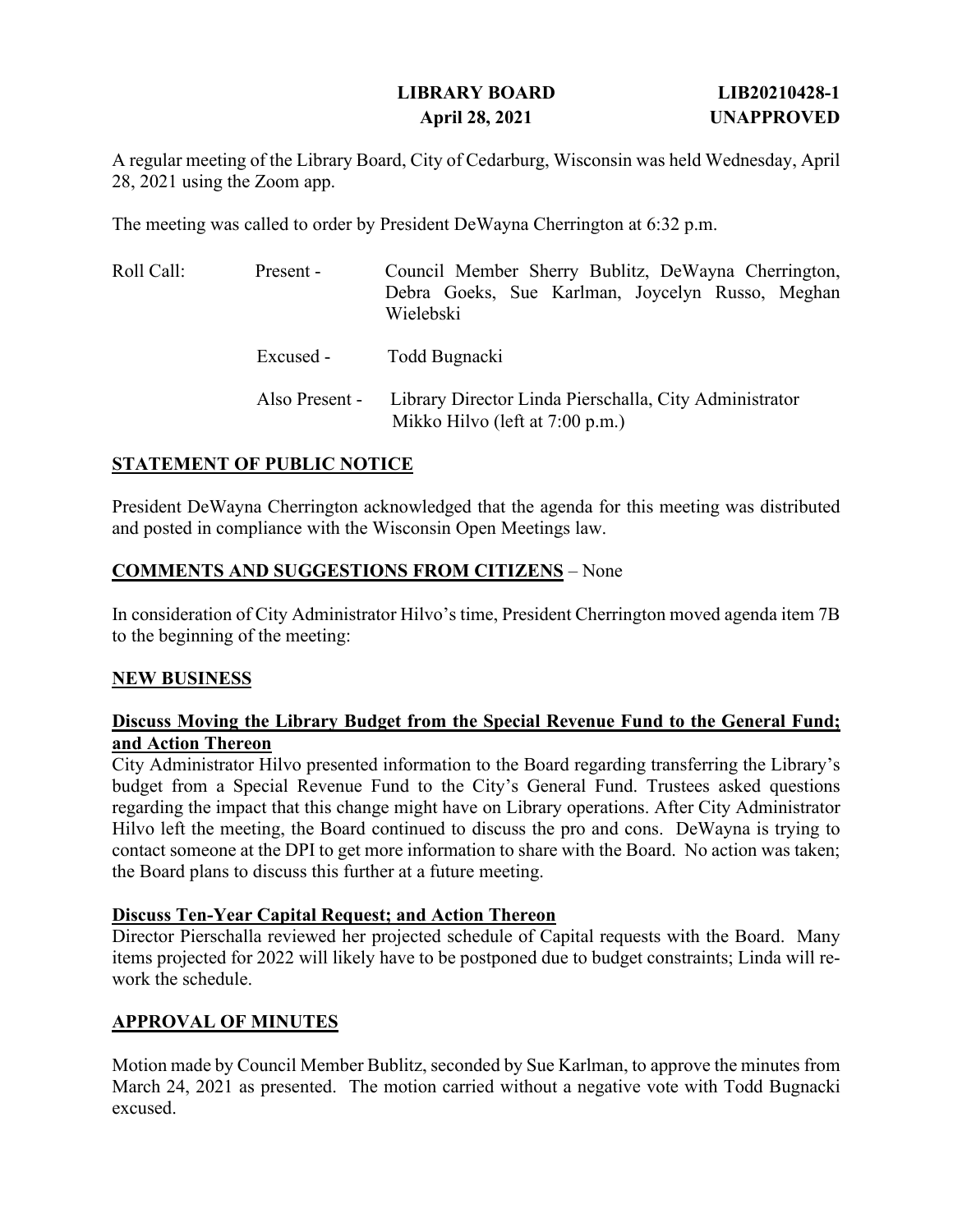#### **LIBRARY BOARD LIB20210428-2 April 28, 2021 UNAPPROVED**

## **APPROVAL OF BILLS AND FINANCIAL STATEMENTS**

Motion made by Council Member Bublitz, seconded by Joycelyn Russo, to approve the bills and financial statements as presented. The motion carried without a negative vote with Todd Bugnacki excused.

# **REPORTS**

### **Director's Report**

Director Pierschalla quickly reviewed items in her report. Returned materials are no longer quarantined, per CDC guidelines on the risk of surface transmission; the library will lift the 2-hour time limit for visits to the building. In-person visits are gradually increasing. CPL will coordinate with Festivals on a Harry Potter festival in the fall. Staff is starting to promote the Summer Reading Program; outdoor activities will be emphasized this year. Director Pierschalla has begun to track statistics on Patron Point email results.

#### **School Report**

Todd Bugnacki emailed a separate school report.

#### **NEW BUSINESS - Continued**

#### **Discuss Circulation Policy and Borrowing Privileges to Milwaukee County Residents; and Action Thereon**

Director Pierschalla reviewed the information on this issue included in the packet. Board Members expressed concern that some Washington County libraries are issuing cards to Milwaukee County residents that can be used at any system library, and that there is no coherent policy for the Monarch System.

After discussion, it was the consensus for the Board to change the circulation policy so that Milwaukee County residents can pay a \$75 fee to buy a card that allows them privileges only at the Cedarburg Library.

Motion made by Council Member Bublitz, seconded by Meghan Wielebski, to change the Library's Circulation Policy, Item 2, by adding the following paragraph: For all other residents of Milwaukee County, a fee card may be purchased for \$75 that expires one year from date of issue. Persons issued a fee card carry the same responsibilities and in-library privileges as other cardholders. The card will be kept at the Circulation desk and only used for Cedarburg library material. The motion carried without a negative vote with Todd Bugnacki excused.

Motion made by Council Member Bublitz, seconded by Debra Goeks, to have Director Pierschalla communicate to the Monarch Library System Board that it must develop and enforce a uniform policy for all system libraries on lending to Milwaukee County residents. Motion carried without a negative vote with Todd Bugnacki excused.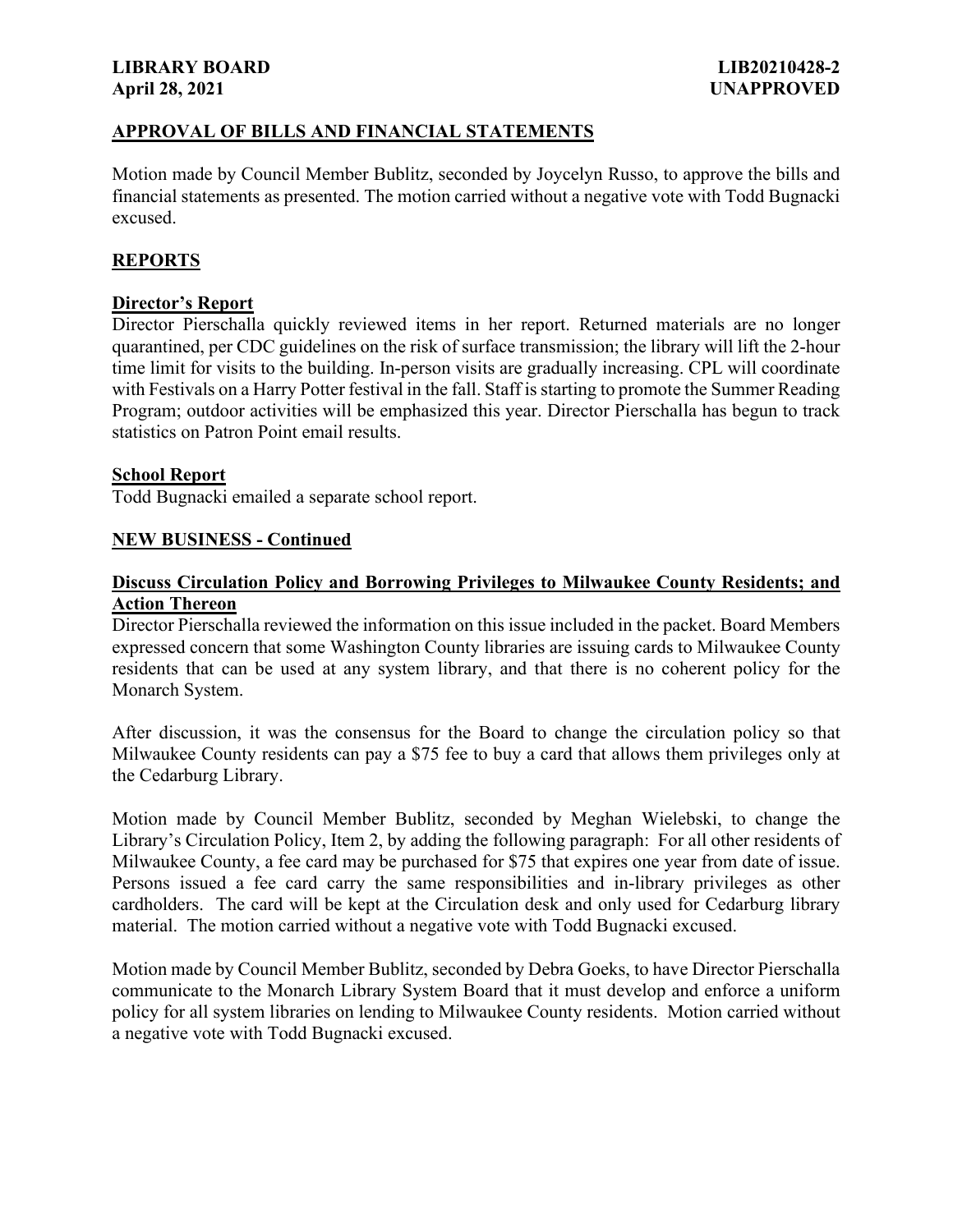#### **UNFINISHED BUSINESS**

**Consider Certificate of Appreciation Recognizing Debra Goeks for her Service on the Library Board; and Action Thereon**

A certificate and gift were presented to Deb Goeks, and gratefully received. Council Member Bublitz thanked her for her service.

#### **ADJOURNMENT**

Motion made by Council Member Bublitz, seconded by Joycelyn Russo, to adjourn the meeting at 8:25 p.m. Motion carried without a negative vote with Todd Bugnacki excused.

> Debra Goeks Secretary

adk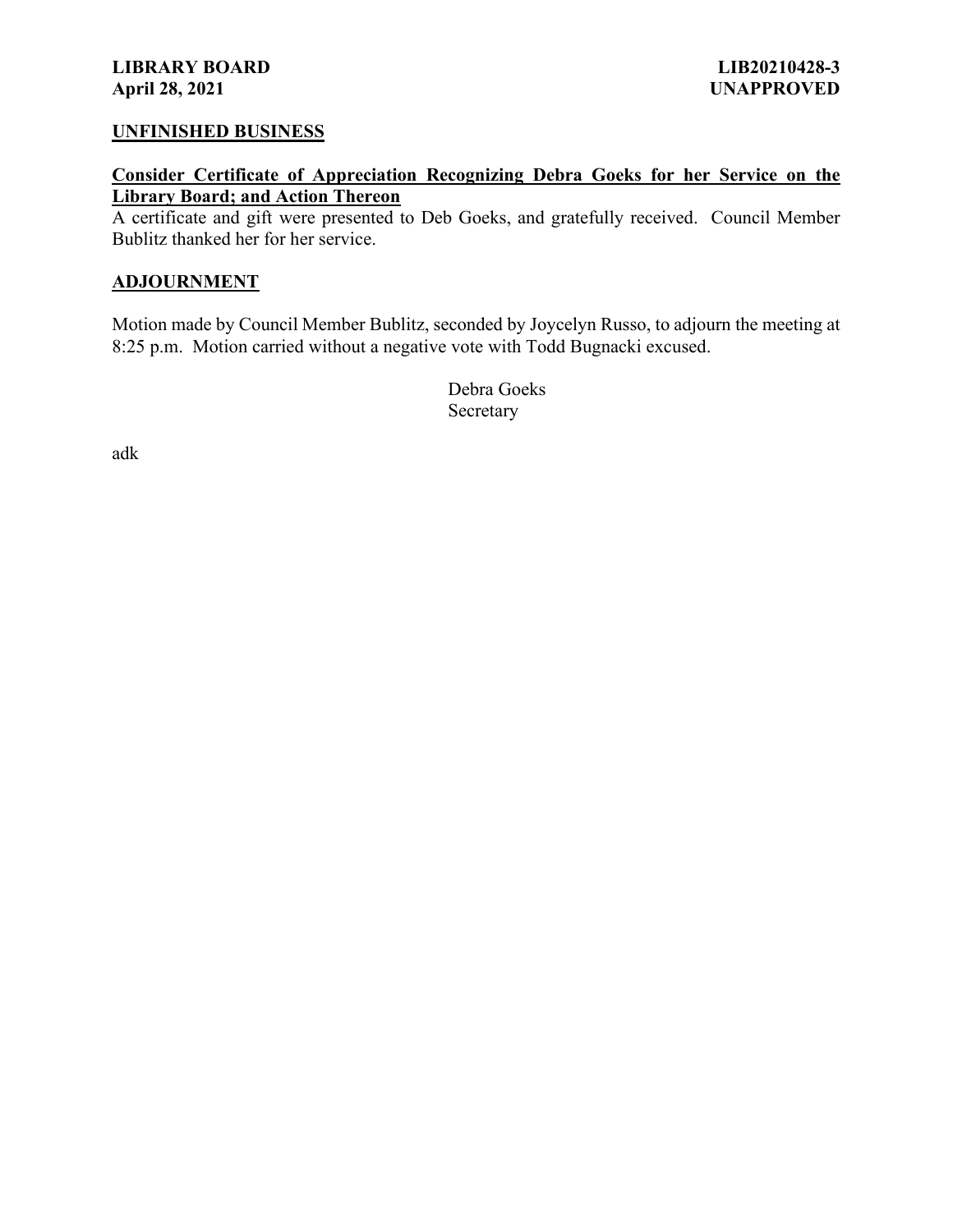

# **Public Library Update | April 28, 2021**

# **Elementary Schools Parkview Thorson Westlawn**

# **Activites**

- The library Advisory Team met on the 22nd at Westlawn. While some attended virtually, it was great to showcase the new space.
- We were happy with the feedback we received from our colleagues at the public library. We are eager to promote reading programs that are hosted by the public library, such as the winter reading program and March madness. We look forward to promoting the summer reading program, as we know many of our students and families look forward to this opportunity every summer.
- We discussed the possibility of providing students with the sign up forms for the various programs sponsored by the library. Some students had asked if they could sign up at school. We are happy to partner in any way we can.
- The makerspace lead teams have begun their work and are excited to learn how to use the new equipment in the makerspace. We look forward to providing innovative STEAM opportunities for our students.
- The Library & Digital Learning Services Team is continuing our work on our library plan. Having identified our essential standards, we are working to refine our plan and looking forward to sharing this plan publicly soon.
- Rachel Race, our Riveredge Scientist in Residence, has been working to prepare a story stroll in our school forests. Students, as well as community members, can enjoy a hike as they read a seasonal children's book. We are excited to provide this opportunity for our students.

# **IMC Specialists**

Westlawn & Parkview- Lorraine LeSage Thorson- Blair McCalmont

# **IMC Aids**

Parkview- Lisa Vick Westlawn- Barbie Cotton & Jodi Paul Thorson- Nicole Meyer